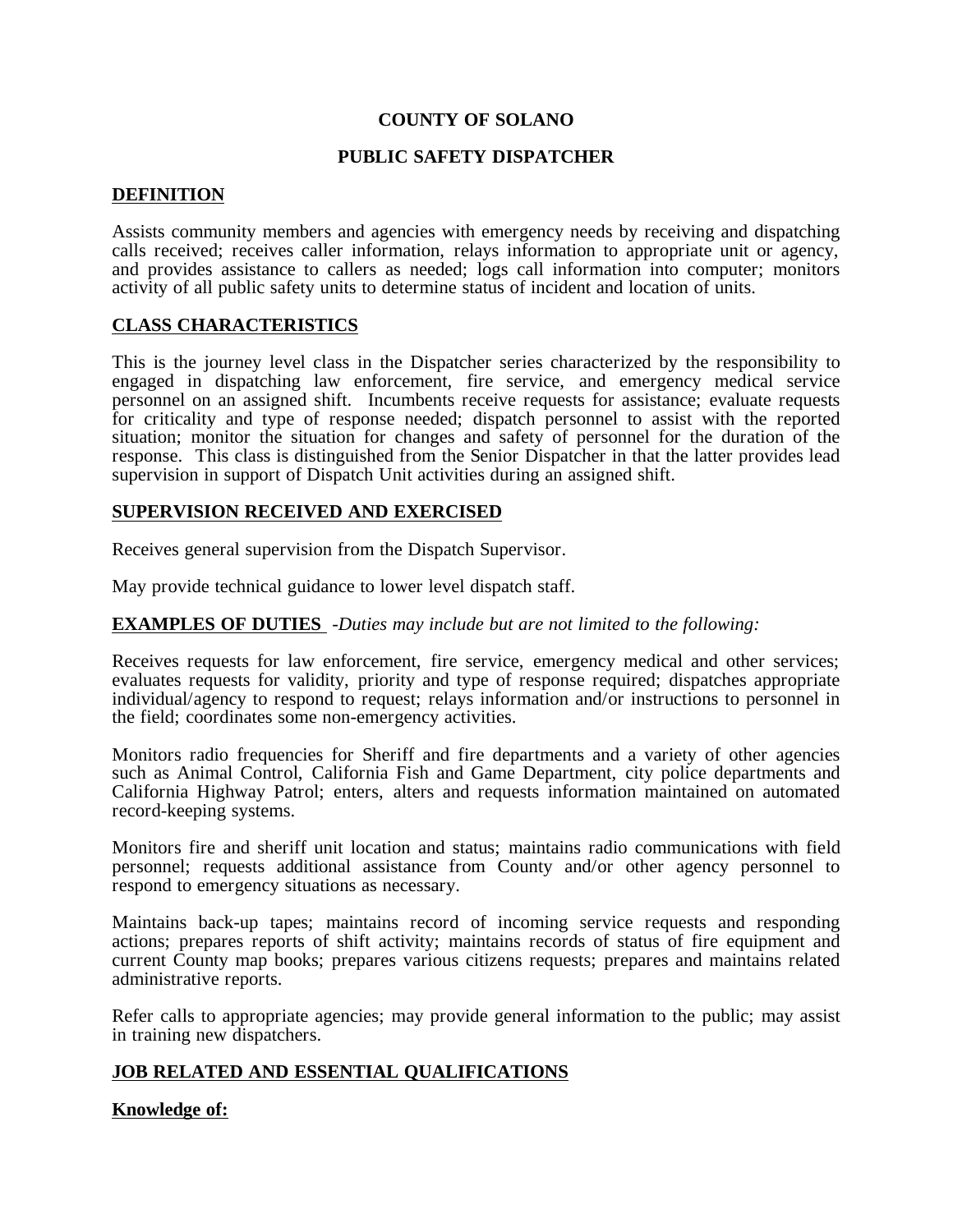Law enforcement techniques and procedures.

Techniques and effective methods of handling difficult public contacts.

Operation of radio and related dispatching equipment and systems.

Law enforcement terminology and code systems.

Emergency services in Solano County.

Map reading.

Automated record-keeping systems.

### **Skills to:**

Utilize basic office equipment, computer, phone and radio dispatch equipment and automated record-keeping systems.

# **Ability to:**

Interpret and apply laws, regulations and policies governing dispatch program operations.

Dispatch law enforcement and emergency service personnel.

Make decisions and independent judgments.

Establish, maintain, and foster positive and harmonious working relationships with those contacted in the course of work.

Communicate effectively and deal firmly with people of diverse socio-economic backgrounds and temperaments; demonstrate tact and diplomacy.

Determine the appropriate course of action in emergency or stressful situations.

Refer callers to other emergency services.

Draw logical conclusions and make appropriate recommendations.

Maintain accurate records and document actions taken; use automated record-keeping systems.

Interview people to discover information pertinent to the reported emergency situation.

Organize and prioritize work assignments.

Research regulations, procedures and/or technical reference materials.

Make referrals to local and regional providers of social, medical and/or other specialized services.

Project consequences of decisions.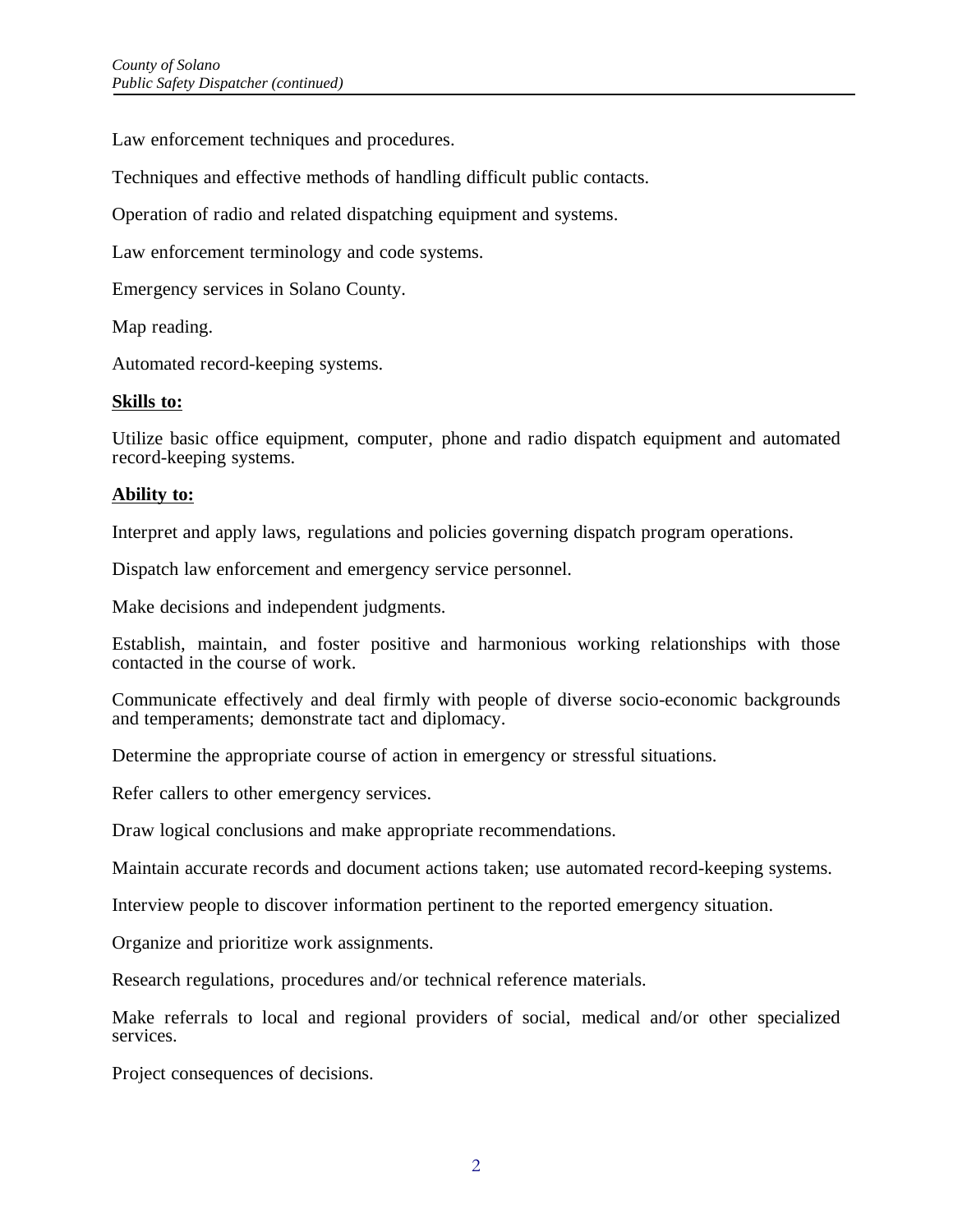Maintain confidentiality of information.

Recall detailed information.

Implement specific procedural steps quickly and accurately.

Monitor a variety of emergency situations at the same time.

Work under pressure.

Monitor and/or operate multi-line telephones, radio equipment, intercoms and alarm systems.

### **Experience and Education/Training**

### **Experience:**

One year of emergency service dispatching which included responsibility for dispatching for law enforcement or fire services.

### **Education/Training:**

High school diploma or equivalent.

# **SPECIAL REQUIREMENTS**

A net keyboard typing speed of 40 WPM is required.

# **SUPPLEMENTAL INFORMATION**

Candidates for positions in this class will be required to pass a background investigation, psychological examination and medical examination in accordance with applicable law, regulation and/or policy.

Incumbents shall satisfactorily complete the POST-certified Public Safety Dispatchers Basic Course within 12 months after the date of appointment.

Incumbents shall serve a probation period of twelve months.

Incumbents must be willing to work odd and irregular hours, including nights, weekends and holidays, rotating shifts, scheduled and emergency overtime and be available on call as required.

Incumbents must be willing to sit for long periods of time, and to work in a closed, confining and stressful environment.

Positions allocated to this class may require bilingual skills.

# **ADA COMPLIANCE**